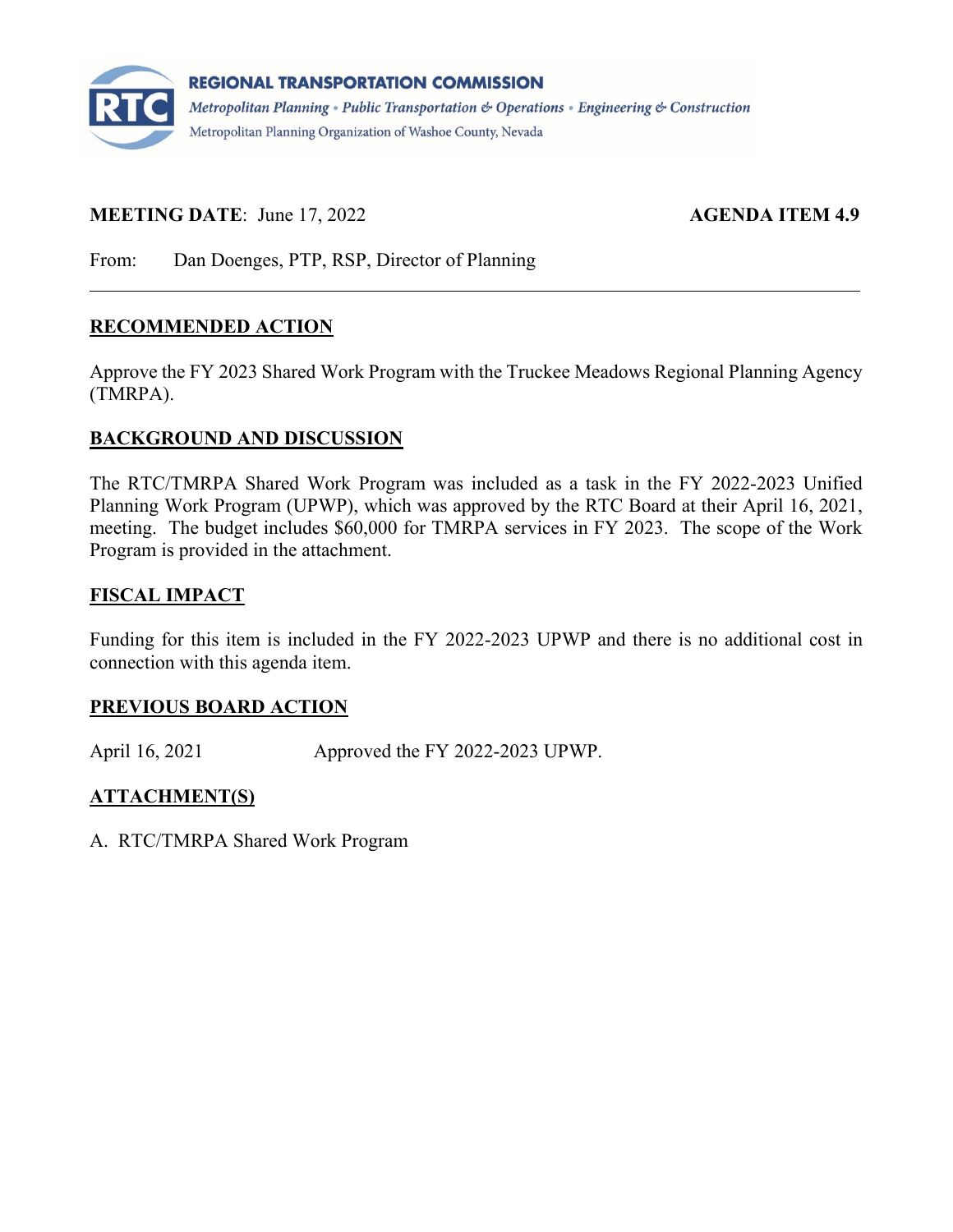## ATTACHMENT A

# **RTC and TMRPA Shared Work Program**

The RTC has budgeted for the Shared Work Program in the Unified Planning Work Program (UPWP) for FYE 2023. Through this agreement, RTC pays TMRPA \$60,000 for the scope items described below. In addition, RTC will contribute in-kind staff services to support implementation of the 2019 Truckee Meadows Regional Plan and other regional planning efforts as appropriate, and provide IT and phone support to TMRPA in FYE 2023.

## **GIS, Modeling and Analysis Services**

TMRPA staff services for GIS data and modeling work may include:

- Updates and additional improvements of the TMRPA Population & Employment Model (PEM) development and continuous improvement of GIS database framework to provide flexible GIS solutions for both TMRPA and RTC;
	- Automation of GIS dataset updates, including database replication and integration (inclusive of the 2020 Census data if applicable and available)
	- Develop online GIS data strategy and work towards creating an online GIS dataset repository and data viewer for transportation demand model results and other transportation related datasets
	- Support for data collection and processing
	- Support for development tracking
- Ongoing support for the RTC's TransCAD travel demand model, including assistance with aggregation of population, employment, feature, and boundary data;
- Support maintenance of online viewer for TransCAD Regional Road Impact Fee Program;
- Spatial analysis of residential and employment densities and changing demographics to support the evaluation of land use and transportation policy, including scenario analysis
- Additional GIS data and modeling projects identified during FYE 2023
- Services to support the Regional Transportation Plan; and
- Train RTC staff on aggregation of parcel-level data to Traffic Analysis Zones (TAZs)
- Assist the RTC with GIS and data support for walking audits of urbanized areas in the region

RTC staff tasks for GIS data and modeling work may include:

- Supporting development of consensus forecasts and aggregating parcel-level data to TAZs; and
- Supporting development of the Public Infrastructure Investment Plan (PIIP) relating to transportation

# **Operating Support Services**

RTC cash contributions for support of TMRPA operations may include:

- Data to support the PEM and Consensus Forecast including, but not limited to, ESRI Census data, income data and employment data
- Proportion of TMRPA ongoing services and supplies